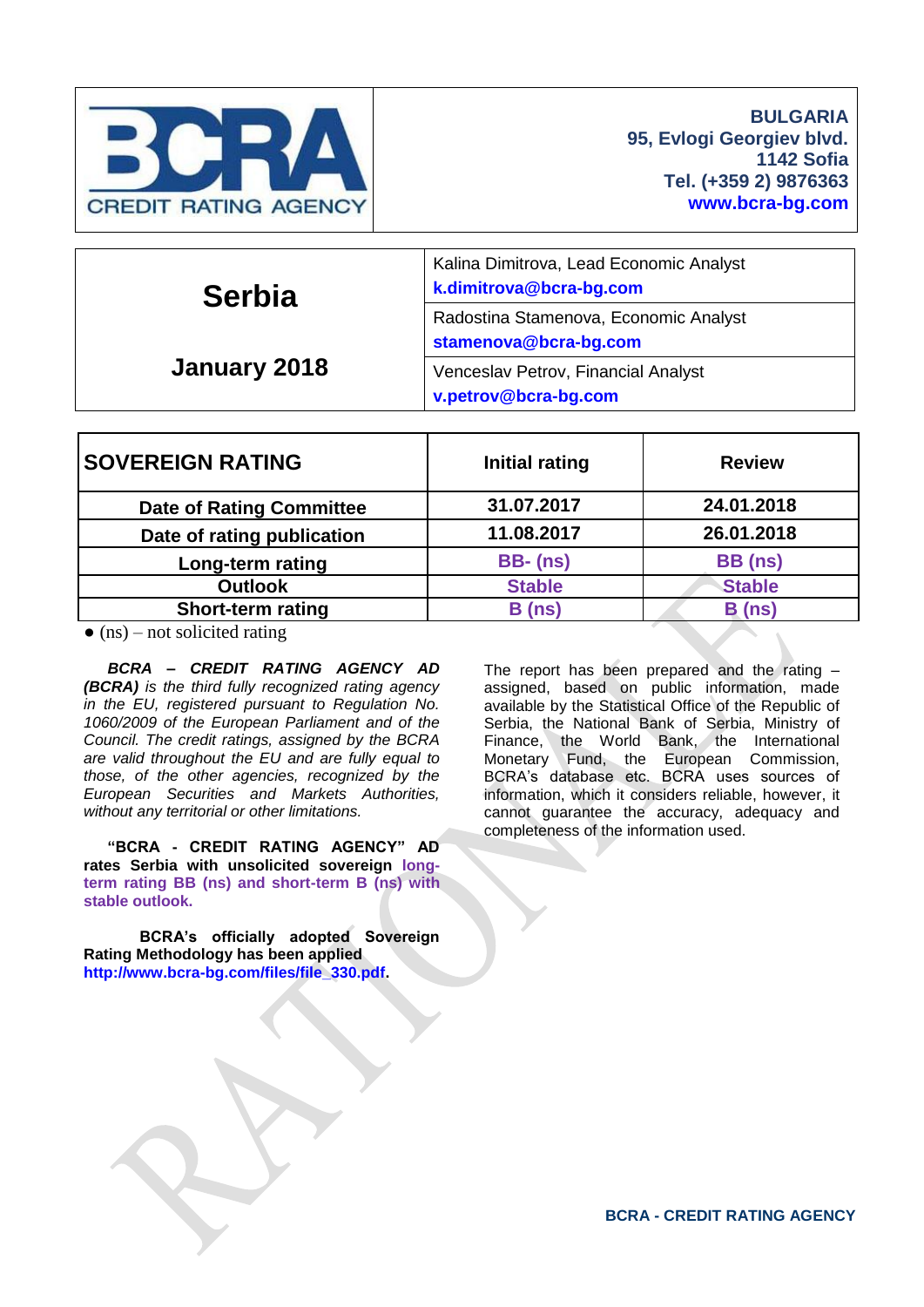

### SOVEREIGN RATING **Serbia BB(ns) / B(ns)** (outlook: stable) **January 2018**

There are no significant changes concerning political environment in Serbia over the second half of 2017. The Serbian Progressive Party (SNS)

continues to dominate the political situation in 2017 as its leader, Aleksandar Vučić, was elected for president in April and the latter has the political support of the new government headed by Ana Brnabić, who replaced Vučić as prime minister of the state.

Serbia is a candidate for European Union membership and could benefit from continued institutional improvements as part of the EU accession process. Official negotiations on Serbia's accession were opened in early 2014, and they are currently in process. In December 2017, two more chapters were opened concerning corporate law (Chapter № 6) and international relations (Chapter № 30). They both are of key importance for the future economic development and overall stability so Serbia.

Dispute about Serbia-Kosovo relations has been reconfirmed as a major issue in the EU accession process of Serbia. Relations between Serbia and Kosovo have been tense since 2008, but in 2013 both countries agreed to participate in the EUsponsored negotiations on normalizing relations, a condition for both countries to progress on their way towards membership in the bloc. A broad debate on relations with Kosovo has recently been initiated in Serbia by the President.

Following the real GDP growth of 2.8% in 2016, positive economic trends are continued during 2017, although at somewhat slower pace. The year-on-year GDP marks growth of 1.6% in the first nine months of the year. On the demand side, economic performance of the country is mainly driven by the domestic demand. Growth of employment and salaries, lower cost of financing as well as favourable price trends, have all boosted spending, which results in an increase in final consumption. Investment activity in the first half of the year was subdued, undermined by delays in government capital spending. However, this trend seems to be overcome during the third quarter. Net exports have negative impact on the GDP growth in 2017.

Growth in gross value added during 2017 is affected by adverse weather conditions which hit the agriculture sector in the first half of the year Construction sector also shows volatilities in its development, while services and industry remain robust.

### **tel.: (+359-2) 987 6363 www.bcra-bg.com**

Serbia's major trading partners are EU member states, which account for 66.4% of total exports and 62.5% of total imports. The progress in the approximation of the county to the European Union is accompanied by lowering of barriers to trade in goods, and currently the trade in goods with the European Union is customs-free for most of the products. The shares of the leading partners (Italy and Germany) slightly narrow compared to the previous year while those of the SEE countries (Romania, Croatia, Hungary) are confirmed. As a member of CEFTA, 1/5 of Serbian exports are absorbed by other CEFTA-member countries, mainly Bosnia and Herzegovina and Montenegro. Other countries with considerable presence in Serbian foreign trade relations are Russia and also China, as the third major importer in the economy.

The overall movement in the trade of goods indicates a positive dynamics in nominal terms for both exports and imports of goods, with the majority of SITC groups backing it with positive growth rates. High value-added products - Machinery and transport equipment and Manufactured goods classified chiefly by material, preserve their prevalent weights in exports and in imports.

In 2016, current account deficit narrowed to its lowest level – 3.1% of the GDP. Balance of payments trends in 2017 are characterized by an increase in imports at a faster rate than the corresponding increase in exports, which resulted in widening of the current account deficit in the first ten months to a level that is by 70% higher than in the same period of the previous year. However, current account deficit is still being fully covered by FDI.

Net FDI flows reached 5.5% of GDP in 2016, the highest level since 2012. Trends in the first ten months of 2017 show further improvement in the investment environment as net FDI flows mark 26.4% increase compared to the same prior-year period. FDI inflows are well diversified in term of origin and focused in export-oriented industries. Favourable perception of foreign investors regarding long-term investment in Serbia is also confirmed by Serbia's advance in the World Bank's Doing Business Report.

Gross external debt of Serbia continues to shrink reaching EUR 26 033 mln (70.7% of the projected GDP) at the end of September 2017. Medium and long-term debt at original and remaining maturity accounts for 97.2% and 88.5% respectively. Given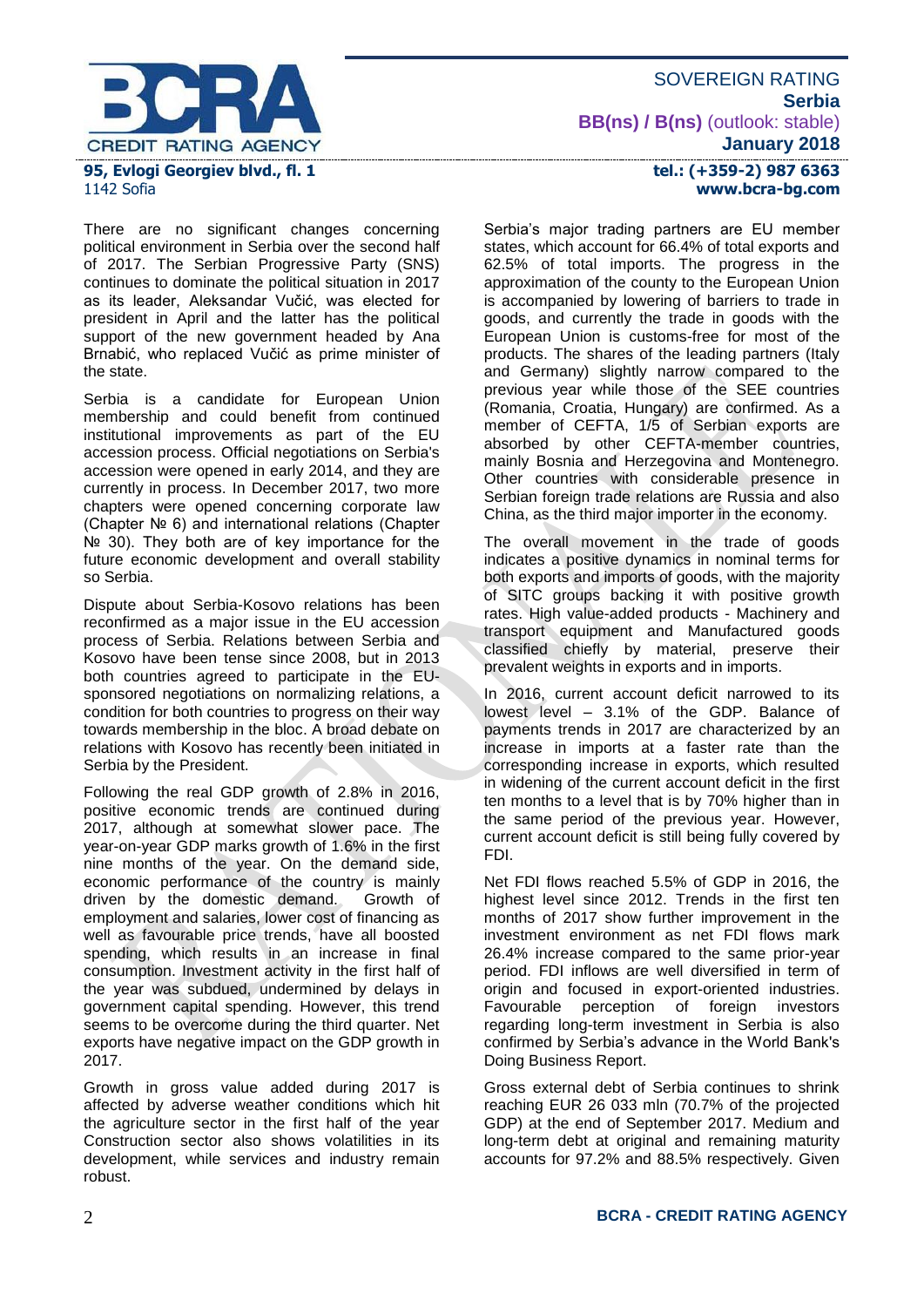

1142 Sofia

the favourable maturity structure, the refinancing risk is relatively low.

At the end of September 2017, official foreign reserves stand at EUR 10 636 mln. The level of reserves ensures 5.9 months coverage over imports of goods and services and 257.5% coverage of short-term external debt, enough adequate to reduces the risk of inability to respond to unexpected events occurring on international markets.

The depreciation trend of the dinar was interrupted in May 2017, as the national currency started gradually to appreciate. In November, the dinar reached its highest value against the euro in three years (since September 2014).

Labour market indicates improved performance in accordance with the real sector developments. The continued rise in employment and the reduction in unemployment in 2017 are supported by concurrent increase in the activity rate. The unemployment rate, however, remains at alarmingly high levels, much higher than representative EU-members, thus implying the presence of serious problems and obstacles standing before the economy that would take time before unemployment can reach publically comfortable levels.

GDP per capita of Serbia is much lower than the EU-average and also below the measure in neighbouring states like Romania and Bulgaria, which hold the last two places among the EUmembers by this indicator. Measured by purchasing power parity, GDP per capita for the country in 2016 is almost 3 times lower than the EU-average.

Inflation, measured by CPI change, accelerates to 3.2% annual average in 2017. Annual inflation in December 2017 reaches the NBS' target midpoint of 3%. Inflation rate is likely to decelerate in the first half of 2018, due to the higher price base of petroleum products and other products which recorded one-off hikes in early 2017. In addition, the slowdown in inflation will also be affected by the strengthening of dinar. However, inflationary pressure in the period ahead will arise from the gradual increase in domestic demand and the rising inflation in the EU.

General government deficit decreased from 3.7% of GDP in 2015 to 1.3% of GDP at the end of 2016, which is the lowest level in the past ten years and much below the quantitative criterion of 2.1% of GDP, set under the sixth review of the stand-by arrangement with the IMF. The fiscal deficit

SOVEREIGN RATING **Serbia BB(ns) / B(ns)** (outlook: stable) **January 2018**

narrowed mainly on account of an increase in tax revenue reflecting to a large extent the positive macroeconomic developments and accelerated economic growth.

The successful implementation of the fiscal consolidation program under the IMF arrangement is continued in 2017. Fiscal trends show a significantly stronger increase of public revenues and a somewhat smaller execution of public expenditures compared to the 2017 Budget plan, thus the MoF expects budget surplus at the end of the year in the amount of 0.7% of GDP, much better than the initially planned deficit in the amount of 1.7% of GDP

The main goals of the budget for 2018 focus on maintaining the level of macroeconomic stability achieved so far. Expressed as a share of GDP, the planned deficit of the Republic amounts to about 0.6% of GDP while General government deficit is planned at 0.7% of GDP. The budget plan foresees bonuses for employees in the security sector, such as intelligence, police and army officers, as well as the increase of salaries for employees in public sector and administration between 5 and 10 percent and increase of pensions by 5 percent. The budget also plans an increase by RSD 35 bln in capital expenditures of the central government in 2018. The medium-term fiscal framework estimates general government deficit lowering to 0.5% of GDP by 2020.

Public debt is on a firm downward path and strong<br>fiscal consolidation measures reduce debt fiscal consolidation measures reduce debt sustainability risks. As a share of GDP, general government public debt decreases from 73.0% at the end of 2016 to 63.5% in November 2017. Since the majority of Serbian public debt is in dollars and euros, the appreciation of dinar compared to these currencies brought about a significant decrease of the share of public debt in GDP, which is achieved in dinars. However, the large amount of debt denominated in foreign currency carries risk due to possible changes in the exchange rates for the dinar – euro and euro - US dollar. The interest rate risk is low, given the small share of debt contracted at floating rates.

The costs of government borrowing mark a falling trend since end-2012, triggered by the global developments in terms of policy relaxation. The drop is also backed by domestic factors - the successful application of fiscal consolidation measures, relatively stable exchange rate and low inflation. During 2017, weighted average interest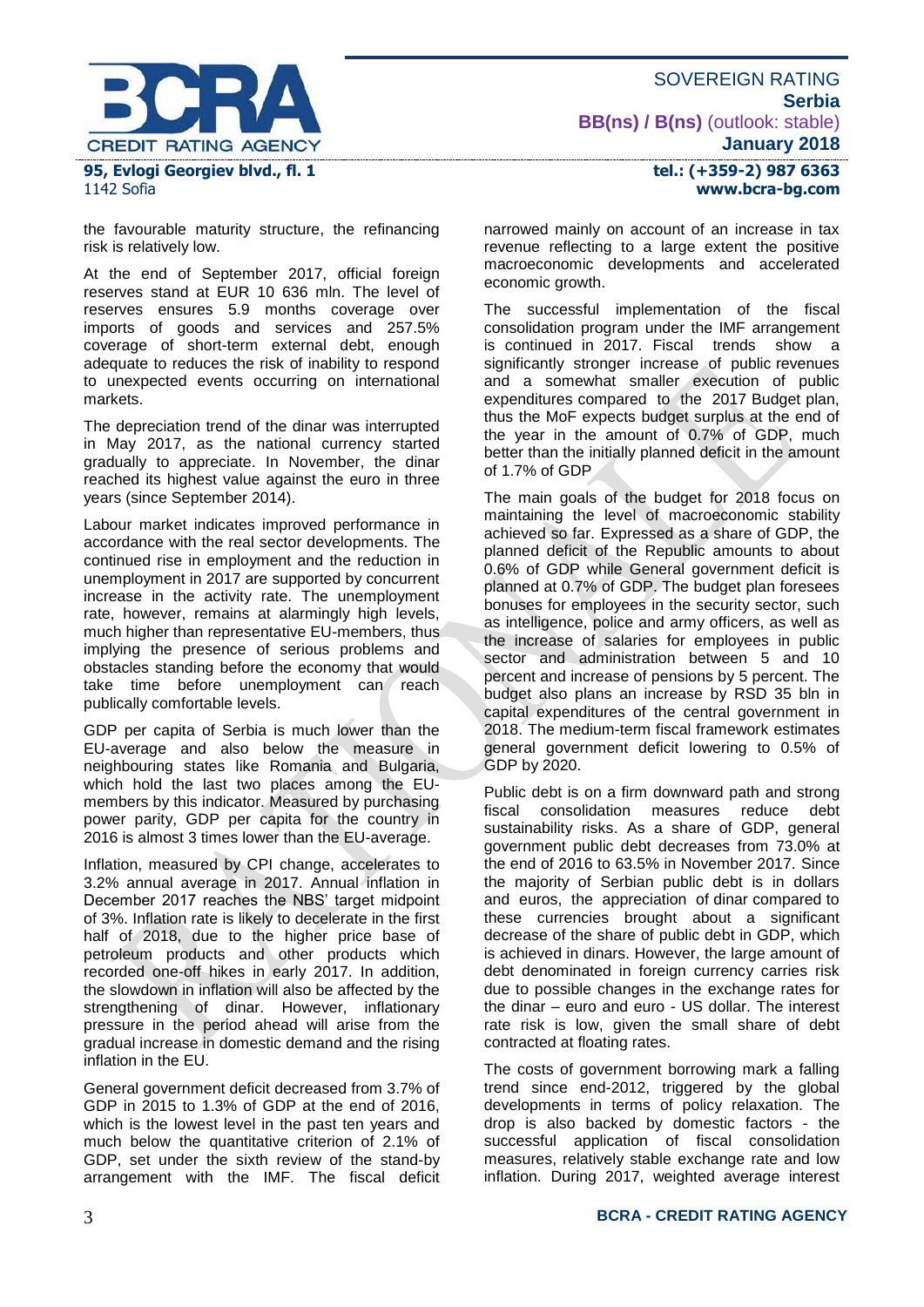

1142 Sofia

rates on dinar and euro denominated securities decline further to historical minimum.

The banking sector demonstrates a generally positive development. The basic bank aggregates (assets, deposits, credits) remain nominally on the rise albeit at a slower pace compared to the nine months of 2016, thus supporting the maintenance of high system's levels of liquidity and capital adequacy. Their structure and specific trends, however, do not alter as a result of the ongoing transformations across institutions of the sector. The euro currency remains the preferred one holding over 60% in deposits and in credits of the households and non-financial corporations taking<br>advantage of the low-interests European the low-interests environment.

The quality of assets has been recognised as one of the main challenges that Serbian banking system faces as the non-performing loans (NPL) ratio varies around 1/5 of the gross loans' value during the past five years (2012-2016). The dissatisfactory high portion of NPLs in credit portfolios triggered taking actions at national level to tackle the problem such as the implementation of a *NPL Resolution Strategy* (2015) and the respective action plans. The following positive results have become visible through the decreasing trend in the NPLs ratio since the beginning of 2016. As of Q3 2017, the ratio records its lowest after-crisis level of 12.2%. The *Decision on the Accounting Write-off of Bank Balance Sheet Assets* is last adopted in August 2017 by the National Bank of Serbia to encourage banks to continue resolving the NPLs in line with the Strategy.

There is some positive development during the period: January-September 2017, accordingly, at the relatively low profitability issue. The pre-tax financial result rises significantly on an annual basis whereat the returns on assets (ROA) and equity (ROE) are gaining momentum. Along this line of thinking, and given the structural improvements of the system, it could be concluded that there is potential for further growth in Serbian banks' performance.

#### **Outlook:**

The stable outlook of the Sovereign Rating of the Republic of Serbia reflects the BCRA's opinion that the risks to the country's development are balanced and they currently do not affect their creditworthiness. Economic growth is expected to be supported by the continued progress with the European Union accession process. BCRA do not expect any drastic changes in the political situation to happen in the short term. We believe that the government's commitment to fiscal consolidation would go further.

BCRA would consider upgrading the Sovereign Rating and the Outlook for the Republic of Serbia if the country marks a steady economic performance and positive dynamics in key economic indicators, namely higher GDP growth and reduction in unemployment, complemented by structural reforms. Stable inflow of foreign direct investments and continuous reduction of external imbalances also would have positive impact on country's performance. Further cooperation with the IMF after the completion of the Stand-By Arrangement and progress in the negotiations with the European Union will be important factors for further improvement of the credit rating.

Negative pressures on the Sovereign Rating and the Outlook may arise in case of reversal in government commitment for further fiscal consolidation resulting in a deterioration of the fiscal indicators. A possible intensification in external imbalances and outflow of foreign investment in the country would also negatively affect the rating. Additional factors may stem from the banking system as the diversity of the capital sources creates prerequisites for contagion effects.

SOVEREIGN RATING **Serbia BB(ns) / B(ns)** (outlook: stable) **January 2018**

> **tel.: (+359-2) 987 6363 www.bcra-bg.com**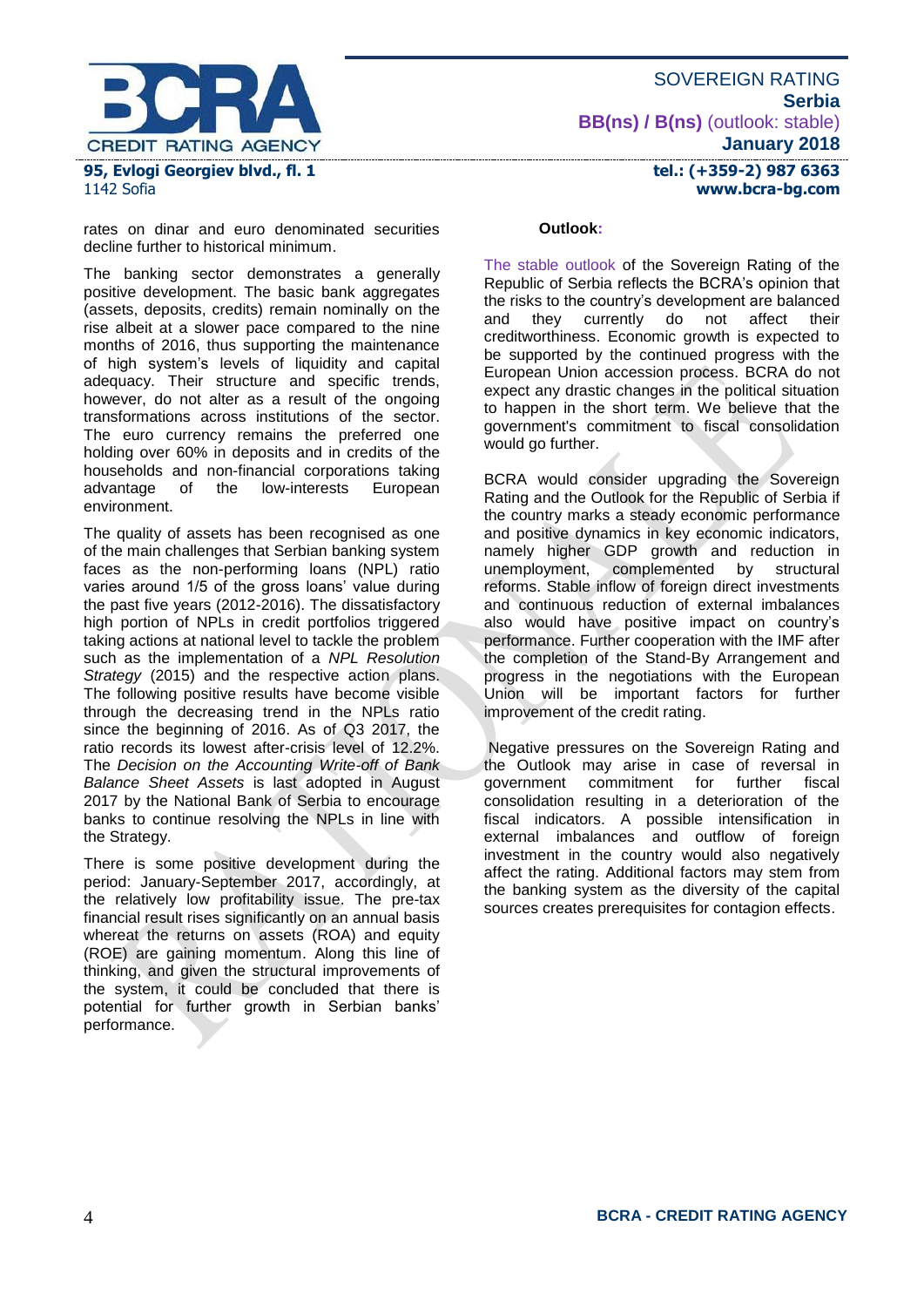

SOVEREIGN RATING **Serbia BB(ns) / B(ns)** (outlook: stable) **January 2018**

> **tel.: (+359-2) 987 6363 www.bcra-bg.com**

# **Regulatory announcements**

#### **Rating initiative**

*This is an unsolicited sovereign rating. Neither the rated entity, nor a related third party has participated in the credit rating process. BCRA did not have access to the accounts, management and other relevant internal documents for the rated entity or a related third party.*

Please, visit [www.bcra-bg.com](http://www.bcra-bg.com/) to review BCRA's full policy on unsolicited credit/sovereign ratings.

#### **Clarifying Notes**

There may be some differences in the stated values and changes in the analysed indicators due to the conversion of those values in another currency (namely in EUR). The used exchange rate is the publically announced by the National Bank of Republic of Serbia as the average value for the corresponding period (i.e. yearly, quarterly and monthly). There may also be some differences stemming from using average values for the period rather than end-period values. The cited growth rates in the current report are based on changes in national currency, with the exception of data recorded in EUR (i.e. Balance of payments,<br>External debt. Net international investment international investment position). The data on which the current report is based includes the public data available in 2017, with some exceptions, for which data is released more frequently.

#### **Summary of the minutes of the Rating Committee:**

On the 24<sup>th</sup> of January 2018, Rating Committee of BCRA – CREDIT RATING AGENCY (BCRA) had a session, on which the **Report regarding the review of an unsolicited sovereign rating of Serbia** was discussed**.**

The members of the Rating Committee discussed the grades of numerous credit rating factors included in the **Model for grading** and analysed in the **Credit Rating Report** according to the **Sovereign Rating Methodology**.

The members of the committee considered the political situation in the country, which remains relatively stable both internally and in terms of major foreign policy challenges.

Macroeconomic environment is characterized by some fluctuations but continues to generate growth thanks to the improved investment climate and labour market conditions and hence through consumption growth. The positions of the local currency against the euro and the US dollar are strengthening.

The sustained improvement in public finance efficiency was discussed. The fiscal consolidation in recent years has managed to significantly narrow the budget deficit and the public debt, which decreases the risk concerning debt payments in the short and medium term.

The banking system preserve its growth potential and an improvement in asset quality is observed.

**The current sovereign rating and the related outlook have been determined based on the above discussion.**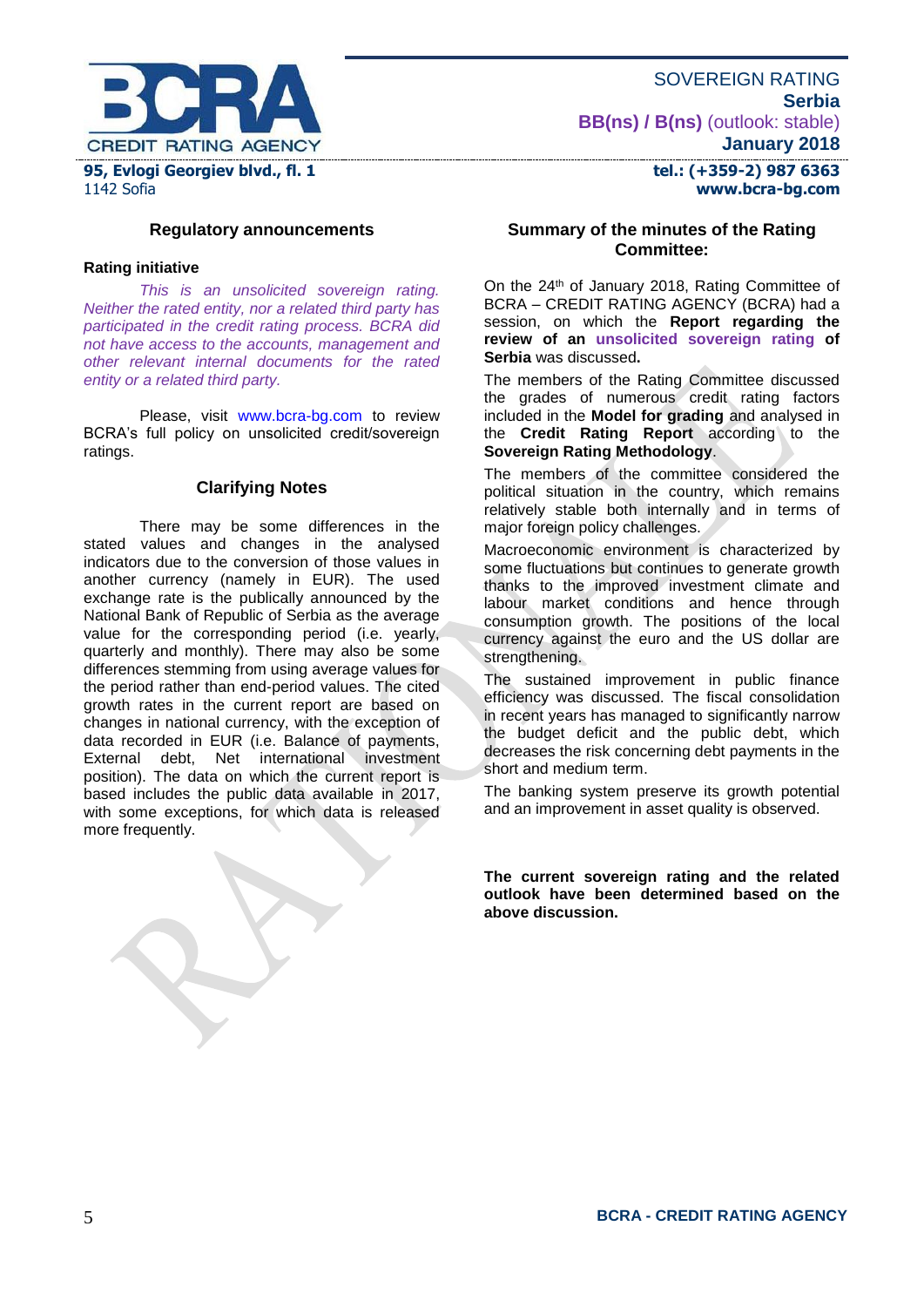

## SOVEREIGN RATING **Serbia BB (ns) / B (ns)** (outlook: stable) **January 2018**

**tel.: (+359-2) 987 6363 www.bcra-bg.com** 

# **Tables:**

| <b>Country</b>                          | <b>Development classification</b>                          |                        |         |         |         |         |         |  |  |
|-----------------------------------------|------------------------------------------------------------|------------------------|---------|---------|---------|---------|---------|--|--|
| <b>Republic of Serbia</b>               | <b>Emerging and Developing Europe (IMF classification)</b> |                        |         |         |         |         |         |  |  |
|                                         |                                                            |                        |         |         |         |         |         |  |  |
| <b>BASIC MACROECONOMIC INDICATORS</b>   |                                                            |                        |         |         |         |         |         |  |  |
|                                         | 2017                                                       | 2016                   | 2016    | 2015    | 2014    | 2013    | 2012    |  |  |
|                                         | $I-IX$                                                     | $I-IX$                 |         |         |         |         |         |  |  |
| GDP, current prices (EUR millions)      | 26 530                                                     | 25 199                 | 34 617  | 33 4 91 | 33 319  | 34 26 3 | 31 683  |  |  |
| Final consumption                       | 23 566                                                     | 22 477                 | 30 592  | 30 4 44 | 31 104  | 31 885  | 30 30 7 |  |  |
| Gross fixed capital formation           | 4848                                                       | 4501                   | 6 1 3 9 | 5926    | 5 5 5 8 | 5 9 0 8 | 6707    |  |  |
| Net exports                             | $-2192$                                                    | $-1848$                | $-2580$ | $-3266$ | $-3614$ | $-3669$ | $-5281$ |  |  |
| Exports                                 | 14 249                                                     | 12705                  | 17 316  | 15 632  | 14 452  | 14 116  | 11700   |  |  |
| Imports                                 | 16 440                                                     | 14 5 53                | 19896   | 18898   | 18 066  | 17786   | 16 981  |  |  |
| GDP, real growth rate (%)               | 1,6                                                        | 2,9                    | 2,8     | 0,8     | $-1,8$  | 2,6     | $-1,0$  |  |  |
|                                         | 2017                                                       | 2016                   | 2016    | 2015    | 2014    | 2013    | 2012    |  |  |
|                                         | Q <sub>3</sub>                                             | Q <sub>3</sub>         |         |         |         |         |         |  |  |
| Average net monthly wage (EUR)          | 400                                                        | 373                    | 374     | 368     | 380     | 388     | 366     |  |  |
| Unemployment rate (%)                   | 12,9                                                       | 13,8                   | 15,3    | 17,7    | 19,2    | 22,1    | 23,9    |  |  |
| Activity rate (%)                       | 55,3                                                       | 54,3                   | 53,3    | 51,6    | 51,9    | 48,4    | 46,7    |  |  |
|                                         | 2017                                                       | 2016                   | 2016    | 2015    | 2014    | 2013    | 2012    |  |  |
|                                         | $ -X  $                                                    | AX                     |         |         |         |         |         |  |  |
| CPI, annual average rate of change (%). | 3,2                                                        | 1,1                    | 1,1     | 1,4     | 2,1     | 7,9     | 7,3     |  |  |
| Average exchange rate RSD/EUR           | 121,41                                                     | 123,12                 | 123,12  | 120,73  | 117,31  | 113,14  | 113,13  |  |  |
| Average exchange rate RSD/USD           | 107,76                                                     | 111,29                 | 111,29  | 108,85  | 88,54   | 85,17   | 88,12   |  |  |
|                                         |                                                            | <b>EXTERNAL SECTOR</b> |         |         |         |         |         |  |  |
|                                         | 2017                                                       | 2016                   | 2016    | 2015    | 2014    | 2013    | 2012    |  |  |
|                                         | $I - X$<br><b>EUR</b> millions                             | I-X                    |         |         |         |         |         |  |  |
| Current account, net                    | $-1502$                                                    | $-883$                 | $-1075$ | $-1577$ | $-1985$ | $-2098$ | $-3671$ |  |  |
| Current account (% of GDP)              | $-4,1$                                                     | $-2,6$                 | $-3,1$  | $-4,7$  | $-6,0$  | $-6,1$  | $-11,6$ |  |  |
| Goods                                   | -3 065                                                     | $-2529$                | -3 119  | -3 993  | -4 111  | -4 159  | -5 634  |  |  |
| Services                                | 767                                                        | 728                    | 907     | 725     | 465     | 313     | 111     |  |  |
| Primary income                          | $-2094$                                                    | $-1708$                | $-2022$ | $-1658$ | $-1343$ | $-1419$ | $-1097$ |  |  |
| Secondary income                        | 2891                                                       | 2626                   | 3 1 5 9 | 3 3 4 9 | 3 0 0 3 | 3 166   | 2949    |  |  |
| Capital account, net                    | 9                                                          | $-2$                   | $-10$   | $-18$   | 7       | 15      | -8      |  |  |
| Financial account, net                  | $-1119$                                                    | $-400$                 | $-535$  | $-1205$ | $-1705$ | $-1630$ | $-3351$ |  |  |
| Direct investment                       | $-1994$                                                    | $-1577$                | $-1899$ | $-1804$ | $-1236$ | $-1298$ | -753    |  |  |
|                                         | 2017                                                       | 2016                   | 2016    | 2015    | 2014    | 2013    | 2012    |  |  |
|                                         | Q3<br><b>EUR</b> millions                                  | Q3                     |         |         |         |         |         |  |  |
| Gross external debt                     | 26 033                                                     | 25 601                 | 26 488  | 26 234  | 25 679  | 25 644  | 25 645  |  |  |
| Gross external debt (% of GDP)          | 70,7                                                       | 74,0                   | 76,5    | 78,3    | 77,1    | 74,8    | 80,9    |  |  |

6 **BCRA - CREDIT RATING AGENCY**